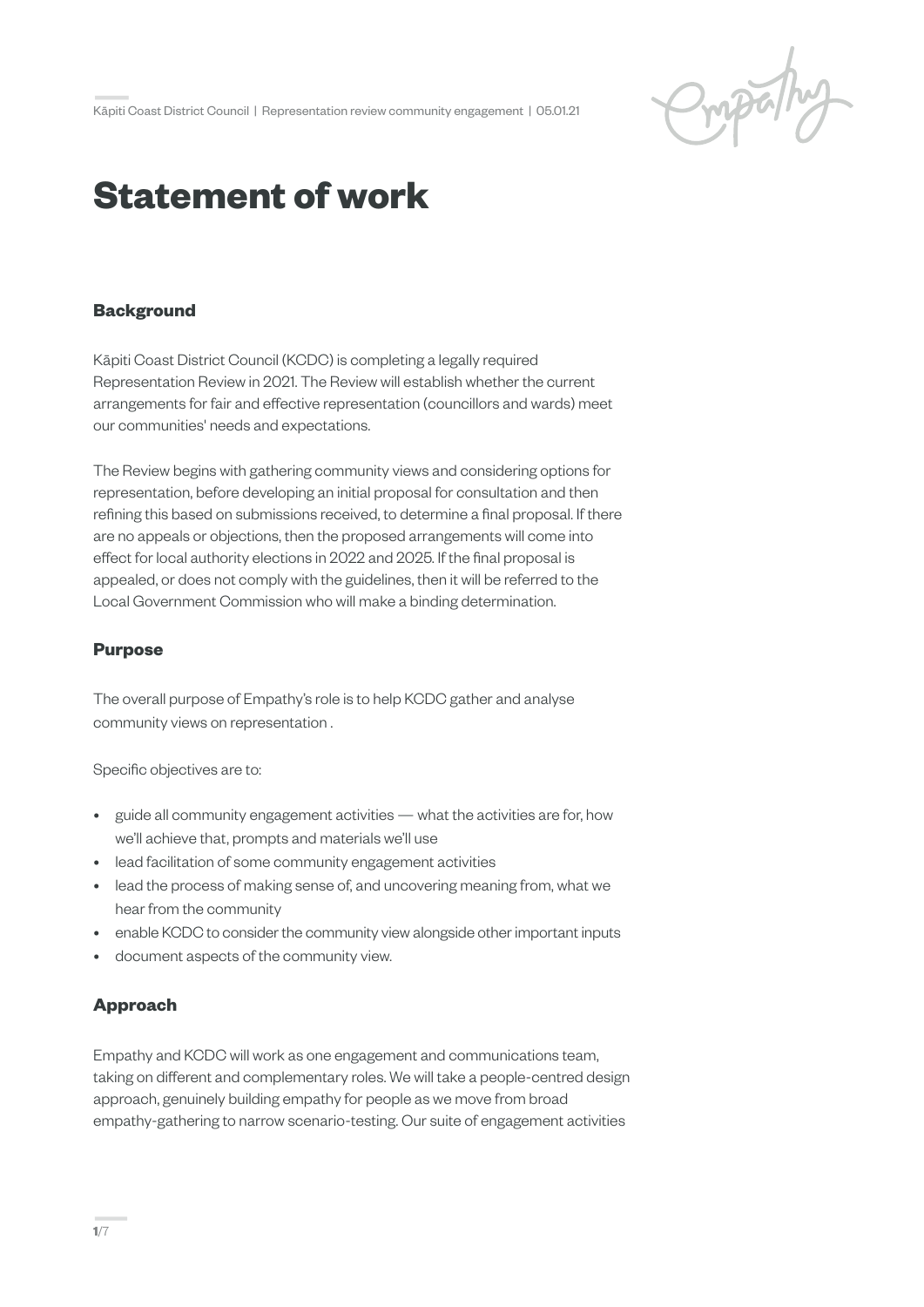will ensure we get voices that are harder to hear, not just those confident and driven to reach out to Council.

## **Phases of engagement**

Four phases of engagement are covered in this statement of work. Empathy will be responsible for some activities within those phases.

| Phase                                | Objective                                                                                                                                                                                                                                                                                    |
|--------------------------------------|----------------------------------------------------------------------------------------------------------------------------------------------------------------------------------------------------------------------------------------------------------------------------------------------|
| Phase 1: Engage in engagement        | Engage people in the engagement<br>• Raise awareness of the representation review<br>• Raise knowledge about representation<br>Get some early and broad thoughts on the topic<br>• Build engagement to the engagement generally,<br>and recruit some people for specific later<br>activities |
| Phase 2: Get broad input             | Understand what's broadly important people<br>• Increase engagement in the representation<br>review<br>• Get input into broad topics, to understand key<br>principles for representation and fuel our thinking<br>• Continue to gently educate                                               |
| Phase 3: Get more specific input     | Get input into some specific concepts<br>• Get input into different ways the principles from<br>the last phase could be applied $-$ to road-test<br>our understanding of the principles and specific<br>scenarios<br>Continue to gently educate                                              |
| Phase 4: Consult on initial proposal | Seek community comment on initial proposal                                                                                                                                                                                                                                                   |

# **Activities for engagement**

We will use a combination of activities to ensure we learn what we need to learn, as noted below. Empathy will guide all activities, and plan, organise and facilitate some. Different prompts will be used at different phases. Some activities are noted as optional, or back-ups in case we're not getting what we need from the planned activities. Because there is a very fine line between communication and engagement, or maybe no line at all, some communication activities are also noted below.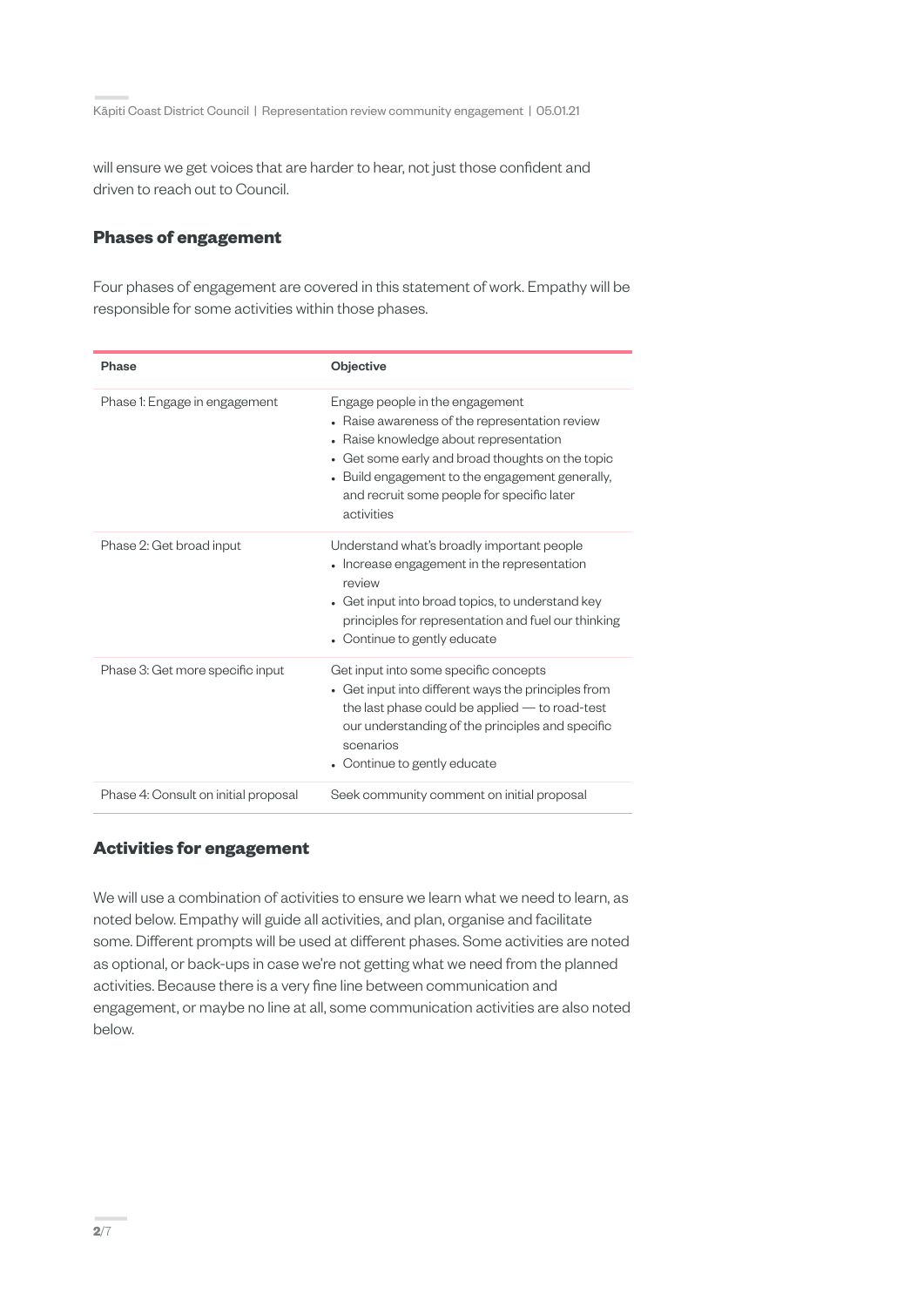| Phase                                        | Objective                                                                                                                                                                                                                                                                                                                                  |
|----------------------------------------------|--------------------------------------------------------------------------------------------------------------------------------------------------------------------------------------------------------------------------------------------------------------------------------------------------------------------------------------------|
| 'Informing' channels                         | • Eg website, newsletter columns, media advisories,<br>Everything Kāpiti<br>• Used to raise awareness, gently educate people,<br>encourage people to provide input, and point people to<br>input channels<br>• Lead by KCDC, influenced by Empathy                                                                                         |
| Presentation(s)                              | • Information presentations in spaces that also allow<br>community input, eg via activity stations<br>• Used to raise awareness, gently educate people,<br>encourage people to provide input, point people to<br>input channels, and gather on-the-spot input<br>• Lead by KCDC, influenced by Empathy                                     |
| Pop-ups                                      | • Displays and/or activity stations in community spaces<br>• Used to raise awareness, gently educate people,<br>encourage people to provide input, point people to<br>input channels, and gather on-the-spot input<br>• Lead by KCDC, influenced by Empathy                                                                                |
| Intercepts in community spaces               | • Short (5-25min), unscheduled conversations with<br>people in community spaces<br>• Used to get input on one-to-five specific prompts<br>• Good for reaching people who wouldn't normally reach<br>out to Council to provide input<br>• Lead by KCDC, influenced by Empathy                                                               |
| Bang the table                               | • Digital engagement and consultation tool<br>• Used to get input into specific prompts<br>• Good for people who are digitally enabled and happy<br>to reach out to Council to provide input<br>• Lead by KCDC, influenced by Empathy                                                                                                      |
| Recruited 'deep-dive' interviews             | • Long (90min) scheduled conversations and walk-<br>arounds with recruited people<br>• Used to dig deep into life context, attitudes and needs<br>as they relate to the representation review<br>• Good for clearly hearing people who wouldn't normally<br>reach out to Council to provide input<br>• Lead by Empathy, influenced by KCDC |
| Follow-up recruited interviews<br>(optional) | • Scheduled conversations (60-90min) with the same<br>people from the earlier recruited interviews<br>• Used to get more specific info and test scenarios<br>(Engagement Phase 3)<br>• Lead by Empathy, influenced by KCDC                                                                                                                 |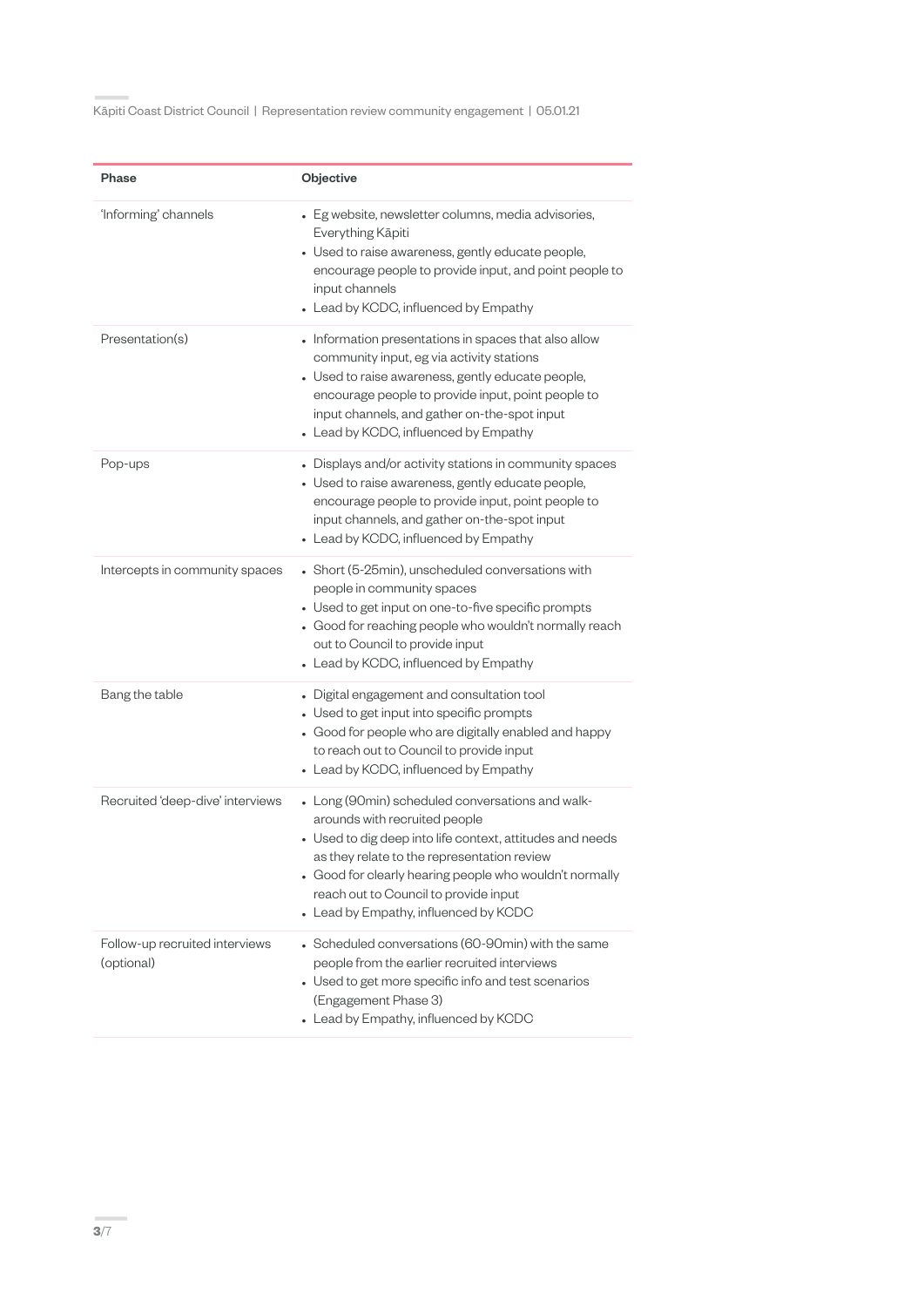| Focus groups (optional)    | • Used to gently educate and get input into specific<br>prompts<br>• Good for ensuring specific groups of interest are<br>included, and to get a group's input throughout the<br>process as the funnel goes from wide to narrow                                                     |
|----------------------------|-------------------------------------------------------------------------------------------------------------------------------------------------------------------------------------------------------------------------------------------------------------------------------------|
|                            | • Lead by Empathy, influenced by KCDC                                                                                                                                                                                                                                               |
| Phone interviews (back-up) | • Short (5-15min), unscheduled conversations with<br>people who answer their phone<br>• Used to get input on one-to-five specific prompts<br>• Good for increasing numbers, and sometimes for<br>hearing from different people<br>• Lead by another provider, influenced by Empathy |

# **Overview of Empathy's scope**

Specific objectives are to:

- setting the intention for each phase, determining the research questions and objectives for each activity within the phase
- light preparation and training KCDC on intercept interviews
- preparing for, recruiting for, and doing the recruited deep-dive interviews
- preparing for, recruiting for, and doing the follow-up recruited interviews (if they go ahead)
- preparing for, recruiting for, and facilitating focus groups (if they go ahead)
- analysis of all engagement activities
- working with KCDC and Dale to determine scenarios
- documenting community voice from all engagement activities.

# **Project phases and activities**

#### Set up for success

This phase is about getting the Empathy team on board and ready to go.

| Empathy                          | <b>KCDC</b>                         |
|----------------------------------|-------------------------------------|
| • Brief the Empathy project team | • Introduce Empathy and Dale        |
| • Set up systems and processes   | • Provide other relevant background |
| • Read background documents      | information                         |
| • Discuss risks and issues       | Discuss risks and issues            |

## Engage people in the engagement (Engagement Phase 1)

This phase is about raising awareness of the representation review, increasing people's knowable about representation, getting some early and broad thoughts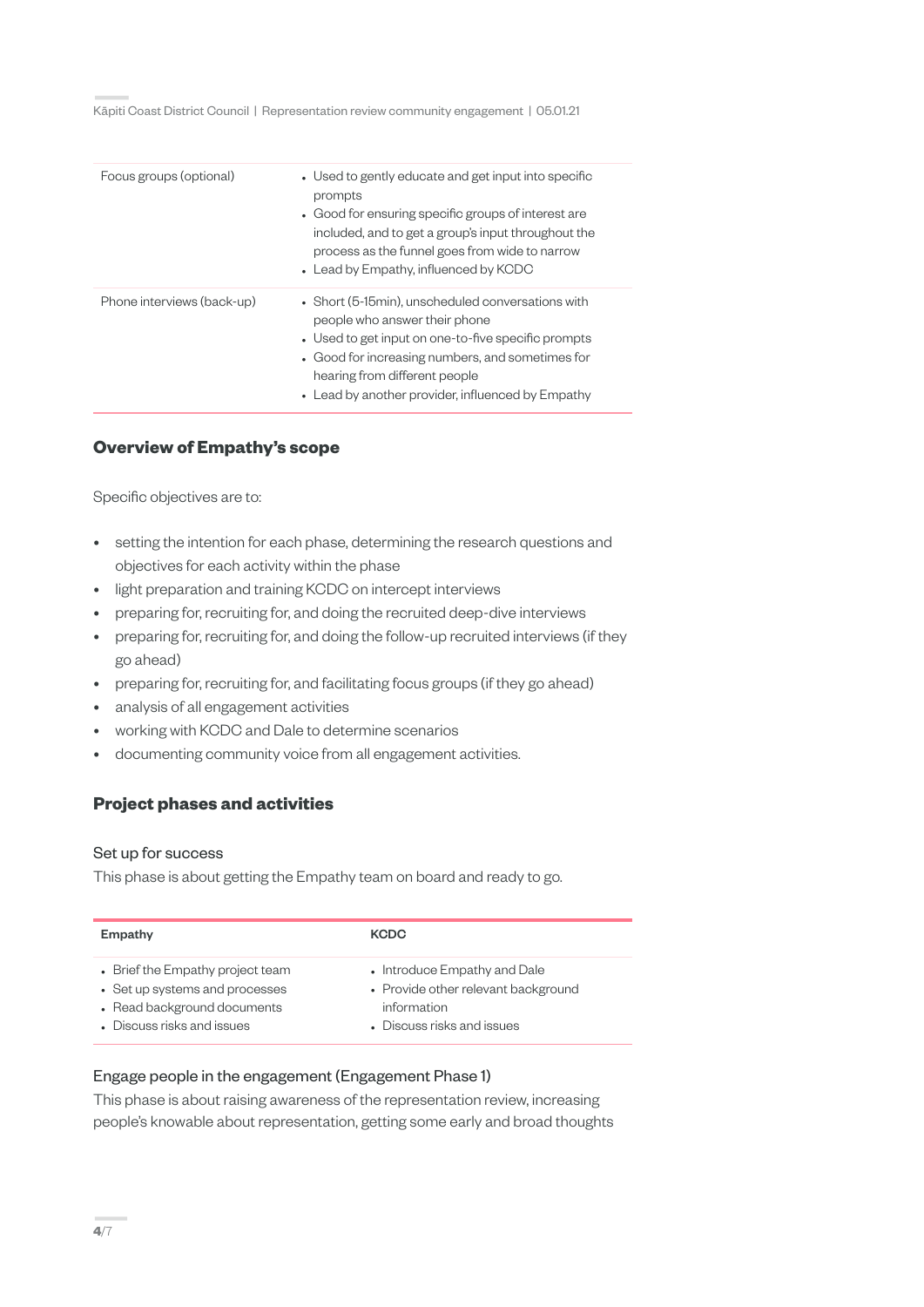on the topic, and recruiting some people for specific later activities. Activities will be 'informing' channels, presentation(s), pop-ups, and bang the table.

| Empathy                                              | <b>KCDC</b>                                   |
|------------------------------------------------------|-----------------------------------------------|
| • Determine engagement objectives,                   | • Feed into engagement objectives,            |
| including what we're seeking to learn                | including what we're seeking to learn         |
| $\bullet$ Plan engagement activities $-$ activities, | $\bullet$ Feed into engagement activities $-$ |
| prompts, materials, collection                       | activities, prompts, materials, collection    |
| mechanisms, field note format                        | mechanisms, field note format                 |
| • Feed into material creation and                    | • Create materials and prepare for            |
| preparation for 'informing' channels,                | 'informing' channels, presentation(s), pop-   |
| presentation(s), pop-ups, 'bang the table'           | ups and 'bang the table'                      |
| • Analyse field notes and extract key                | • Understand engagement via 'informing'       |
| information to fuel the next phase; email a          | channels, presentation(s), pop-ups and        |
| high-level summary to the team                       | 'bang the table'; collect field notes         |
| • Begin to recruit for focus groups (optional,       | • Pass field notes back to Empathy for        |
| tbc)                                                 | analysis                                      |

## Get broad input (Engagement Phase 2)

This phase is about understanding what's broadly important people, increasing engagement in the representation review, understanding key principles for representation to fuel our thinking, and continuing to gently educate. Activities will be 'informing' channels, presentation(s), pop-ups, bang the table, intercept interviews, recruited deep-dive conversations, and maybe focus groups.

| Empathy                                                                                                                                                                                                                                                                                                                                                                                                                                                                                                                                                                                                                                                                              | <b>KCDC</b>                                                                                                                                                                                                                                                                                                                                                                                                                                                                                                                      |
|--------------------------------------------------------------------------------------------------------------------------------------------------------------------------------------------------------------------------------------------------------------------------------------------------------------------------------------------------------------------------------------------------------------------------------------------------------------------------------------------------------------------------------------------------------------------------------------------------------------------------------------------------------------------------------------|----------------------------------------------------------------------------------------------------------------------------------------------------------------------------------------------------------------------------------------------------------------------------------------------------------------------------------------------------------------------------------------------------------------------------------------------------------------------------------------------------------------------------------|
| • Determine engagement objectives,<br>including what we're seeking to learn<br>$\bullet$ Plan engagement activities — activities,<br>prompts, materials, collection<br>mechanisms, field note format<br>• Feed into material creation and<br>preparation for 'informing' channels,<br>presentation(s), pop-ups, 'bang the table'<br>• Create materials and prepare for intercept<br>interviews, recruited deep-dive interviews,<br>and maybe focus groups<br>• Undertake recruited deep-dive interviews,<br>and maybe focus groups; collect field<br>notes<br>• Analyse field notes and extract key<br>information to fuel the next phase; email a<br>high-level summary to the team | • Feed into engagement objectives,<br>including what we're seeking to learn<br>• Feed into engagement activities $-$<br>activities, prompts, materials, collection<br>mechanisms, field note format<br>• Create materials and prepare for<br>'informing' channels, presentation(s), pop-<br>ups and 'bang the table'<br>• Undertake engagement via 'informing'<br>channels, presentation(s), pop-ups, bang<br>the table', and intercept interviews; collect<br>field notes<br>• Pass field notes back to Empathy for<br>analysis |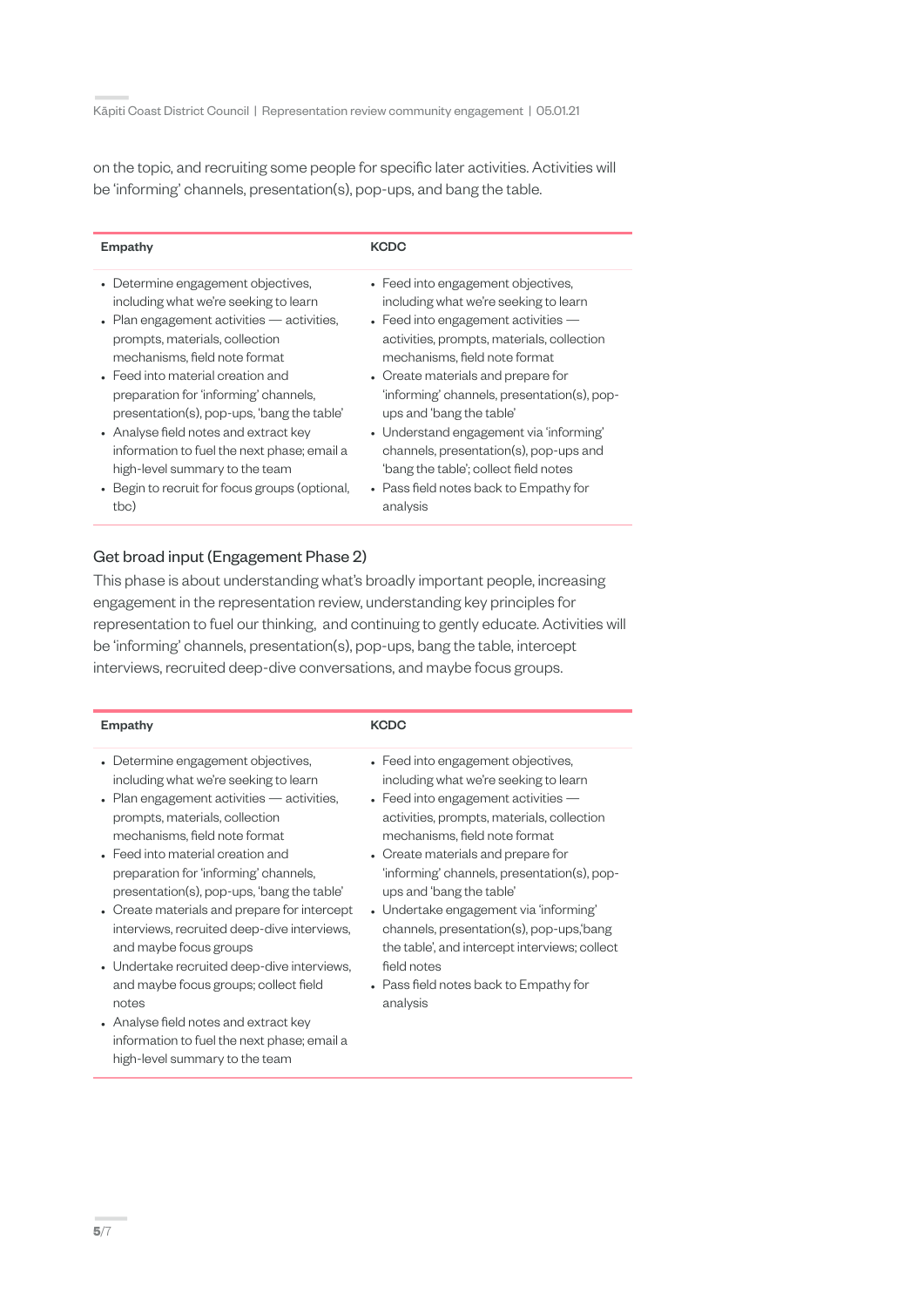## Get more specific input (Engagement Phase 3)

This phase is about road-testing our understanding of the principles and specific scenarios, and continuing to gently educate. Activities will be 'informing' channels, presentation(s), pop-ups, bang the table, intercept interviews, maybe focus groups, and maybe follow-up recruited interviews.

| <b>Empathy</b>                                                                                                                                                                                                                                                                                                                                                                                                                                                                                                                                                                                                                                                                                         | <b>KCDC</b>                                                                                                                                                                                                                                                                                                                                                                                                                                                                                                                                                                                          |
|--------------------------------------------------------------------------------------------------------------------------------------------------------------------------------------------------------------------------------------------------------------------------------------------------------------------------------------------------------------------------------------------------------------------------------------------------------------------------------------------------------------------------------------------------------------------------------------------------------------------------------------------------------------------------------------------------------|------------------------------------------------------------------------------------------------------------------------------------------------------------------------------------------------------------------------------------------------------------------------------------------------------------------------------------------------------------------------------------------------------------------------------------------------------------------------------------------------------------------------------------------------------------------------------------------------------|
| • Determine engagement objectives,<br>including what we're seeking to learn<br>$\cdot$ Plan engagement activities $-$ activities,<br>prompts, materials, collection<br>mechanisms, field note format<br>• Feed into material creation and<br>preparation for 'informing' channels,<br>presentation(s), pop-ups, 'bang the table'<br>• Create materials and prepare for intercept<br>interviews, maybe focus groups, and<br>maybe follow-up recruited interviews<br>• Maybe undertake focus groups, maybe<br>undertake follow-up recruited interviews;<br>collect field notes<br>• Analyse field notes and extract key<br>information to fuel the next phase; email a<br>high-level summary to the team | • Lead creation of scenarios (via another<br>third party, Dale)<br>• Feed into engagement objectives,<br>including what we're seeking to learn<br>• Feed into engagement activities $-$<br>activities, prompts, materials, collection<br>mechanisms, field note format<br>• Create materials and prepare for<br>'informing' channels, presentation(s), pop-<br>ups and 'bang the table'<br>• Undertake engagement via 'informing'<br>channels, presentation(s), pop-ups, 'bang<br>the table', and intercept interviews; collect<br>field notes<br>• Pass field notes back to Empathy for<br>analysis |

#### Document and recommend

This phase is about documenting the community voice and creating a recommendation for Elected Council.

| Empathy                                                                                                                                                                                                  | <b>KCDC</b>                                                                           |
|----------------------------------------------------------------------------------------------------------------------------------------------------------------------------------------------------------|---------------------------------------------------------------------------------------|
| • Document a summary of the community<br>voice, as a key input into the review and<br>recommendations<br>$\bullet$ Feed into the creation of a<br>recommendation paper for Elected<br>Council (optional) | • Determine recommendations<br>• Create a recommendation paper for<br>Elected Council |

## Consult on initial proposal (Engagement Phase 4)

This phase is about seeking community comment on initial proposal. Activities will be 'informing' channels, 'submission' channels, and focus groups.

Empathy KCDC